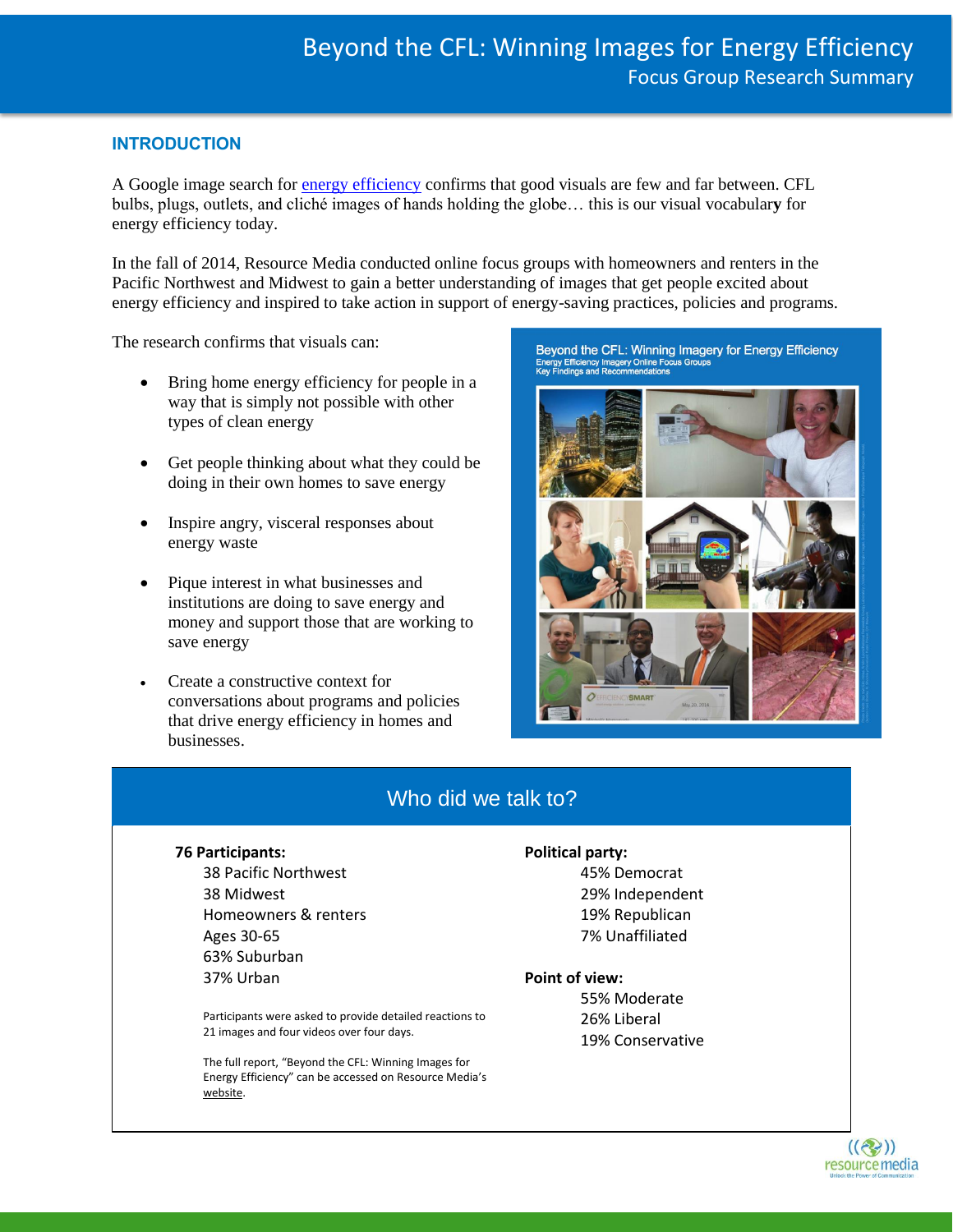# Top Recommendation

#### **Personal, positive action speaks loudest**

While Americans view energy efficiency in a very positive light, they tend to think of it as a question of personal choice and responsibility, not a matter for government programs and policies. And, most Americans don't think of energy efficiency as a solution to larger energy issues.

Smart use of imagery can help us overcome these challenges by getting people excited about the practical reality and forward momentum of energy efficiency improvements and the many benefits they provide. This helps put people in the best possible frame of mind to support the policies and programs that drive energy efficiency innovations.

Images that show people and businesses actively doing things to reduce energy use in the context of a particular program or regulation, with storytelling focused on the people who are making it happen, the benefits of doing so (money savings, etc.), the emotional benefits (feeling smart, sense of control, etc.), and the specific strategies employed have the potential to soften messaging around a regulatory efficiency program and connect with peoples' aspirations for saving energy.

Images from our study that fit this description are included in the table below.



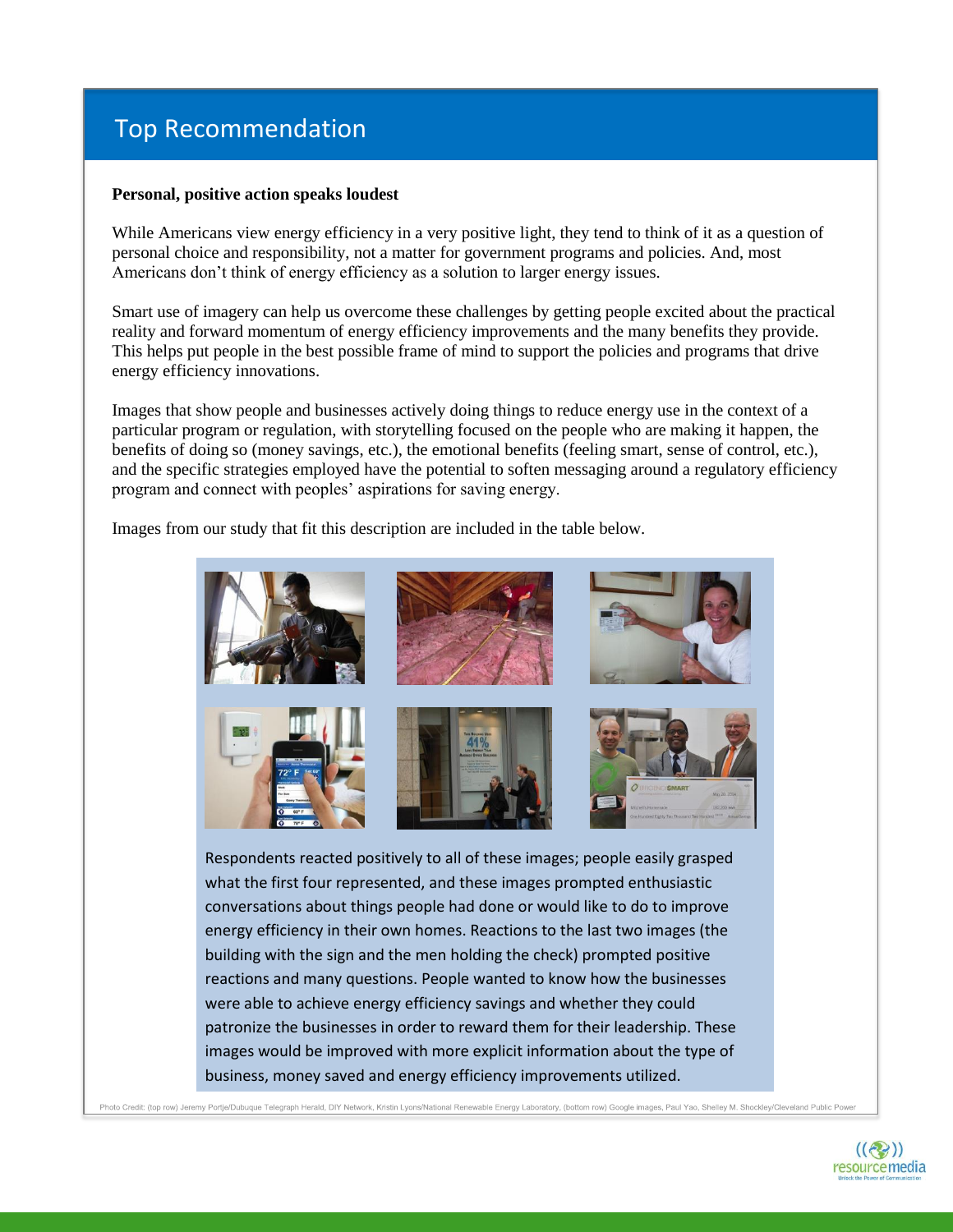# **ADDITIONAL RECOMMENDATIONS**

#### **Use waste imagery sparingly & strategically**

Waste imagery can be effective at generating outrage, but that outrage does not necessarily translate into support for policies. People tend to blame the individual or company for being irresponsible, and do not bridge to policy fixes to address the problem. For that reason, waste images should be used sparingly, and coupled with images showing solutions to eliminate or reduce waste.

#### **Embrace energy efficiency as a form of clean energy**

Advocates often worry when people equate efficiency with things like solar panels and wind turbines. Rather than try to "fix" the tendency to lump energy efficiency with other forms of clean energy, capitalize on it. People see energy efficiency, conservation and renewable energy as positive things that they want to be a part of.

#### **Strongest photos are relatable and revealing**

Images that were easily relatable, obviously tied to energy efficiency and intriguing inspired the most positive and engaged responses from participants. Conversely, the more abstract the image, the more the disconnect. This tells us that imagery needs to have a very clear connection to energy efficiency to be understood and relatable.

#### **Building Signage: the low hanging fruit**

Signage at homes, office buildings, retail stores and new developments can help bring energy efficiency out of the shadows and into the light and show people that energy-efficiency is happening all around them. This will be critical to the social norming of energy efficiency – making it seem that everyone is doing it, and that people are proud of doing it. Advocates could work with energy service companies to develop signs touting buildings' energy efficiency gains with links to websites with more information and testimonials from owners.



**The research shows that the strongest images for energy efficiency are easily-relatable and revealing, and show real people doing things to save energy. In this photo, it is clear that these kids are using low-energy light bulbs, an obvious way to save energy. The photo depicts "real" people—it is clearly not a stock photo. And, the kids in the photo are facing the camera and smiling, a sure-fire way to grab the viewer's attention.** *Photo credit: 350.org/Flickr*